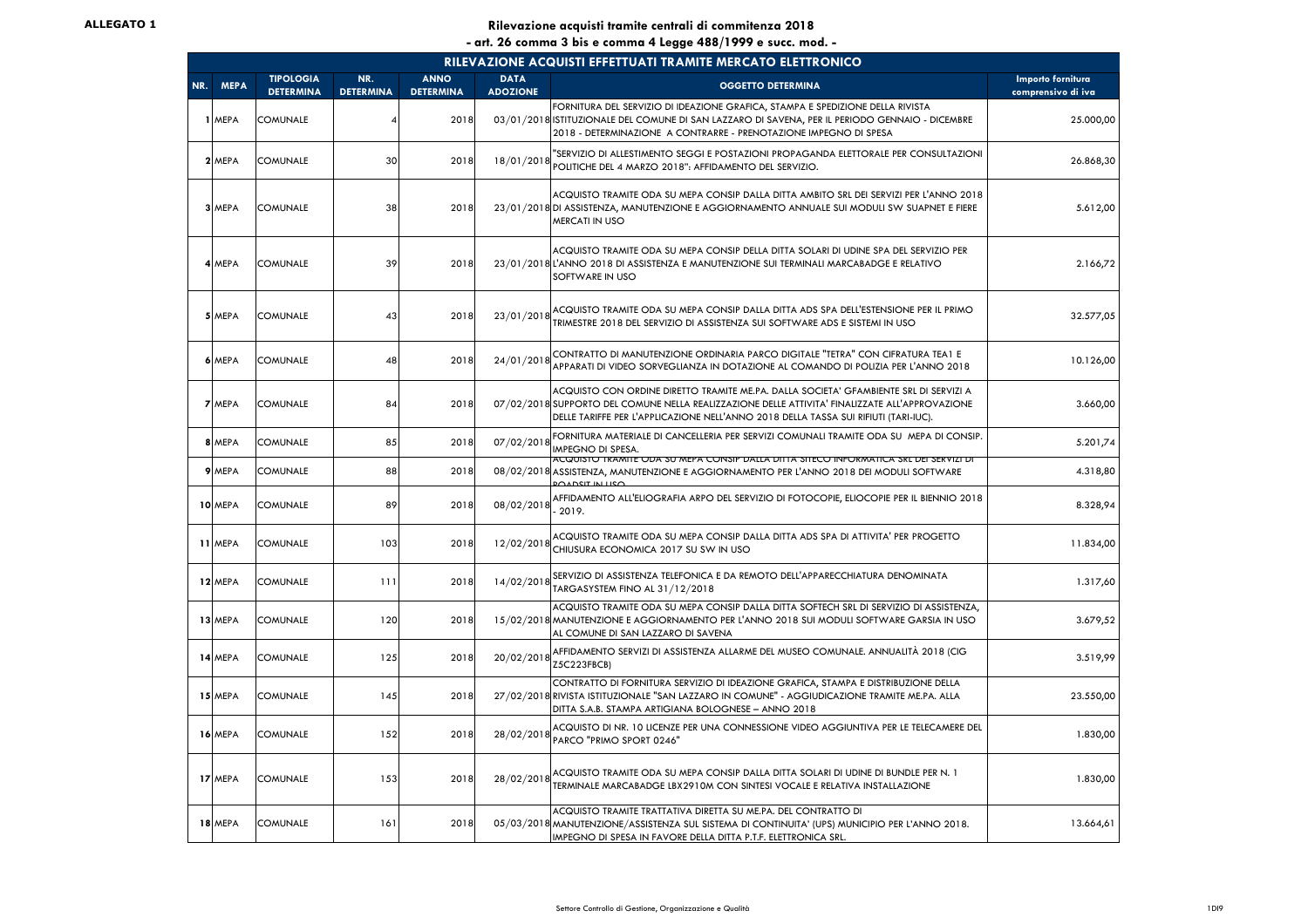|     | RILEVAZIONE ACQUISTI EFFETTUATI TRAMITE MERCATO ELETTRONICO |                                      |                         |                                 |                                |                                                                                                                                                                                                                                                 |                                         |  |  |  |  |  |
|-----|-------------------------------------------------------------|--------------------------------------|-------------------------|---------------------------------|--------------------------------|-------------------------------------------------------------------------------------------------------------------------------------------------------------------------------------------------------------------------------------------------|-----------------------------------------|--|--|--|--|--|
| NR. | <b>MEPA</b>                                                 | <b>TIPOLOGIA</b><br><b>DETERMINA</b> | NR.<br><b>DETERMINA</b> | <b>ANNO</b><br><b>DETERMINA</b> | <b>DATA</b><br><b>ADOZIONE</b> | <b>OGGETTO DETERMINA</b>                                                                                                                                                                                                                        | Importo fornitura<br>comprensivo di iva |  |  |  |  |  |
|     | 19 MEPA                                                     | <b>COMUNALE</b>                      | 176                     | 2018                            | 13/03/2018                     | FORNITURA TONER E CARTUCCE ORIGINALI PER SERVIZI COMUNALI TRAMITE ODA SU MEPA DI<br>CONSIP. IMPEGNO DI SPESA.                                                                                                                                   | 5.174,02                                |  |  |  |  |  |
|     | 20 MEPA                                                     | <b>COMUNALE</b>                      | 180                     | 2018                            |                                | ACQUISTO TRAMITE TRATTATIVA DIRETTA SU MEPA CONSIP DALLA DITTA TEAMSYSTEM SPA DEI<br>14/03/2018 SERVIZI DI ASSISTENZA, MANUTENZIONE E AGGIORNAMENTO PER L'ANNO 2018 DEI MODULI<br>SOFTWARE STR VISION IN USO AL COMUNE DI SAN LAZZARO DI SAVENA | 6.309,54                                |  |  |  |  |  |
|     | 21 MEPA                                                     | <b>COMUNALE</b>                      | 184                     | 2018                            | 14/03/2018                     | SERVIZIO DI STAMPA DIGITALE PER SALA INFORMATICA MEDIATECA. ADEMPIMENTI DI CHIUSURA<br>CONTRATTO CON IM TECHNOLOGIES SRL.                                                                                                                       | 536,80                                  |  |  |  |  |  |
|     | 22 MEPA                                                     | <b>COMUNALE</b>                      | 197                     | 2018                            | 19/03/2018                     | ACQUISTO TRAMITE ODA SU MEPA CONSIP DALLA DITTA ADS SPA DI N. 6 GIORNATE ONSITE PER<br>ATTIVITA' SU SOFTWARE CONTABILITA' IN USO                                                                                                                | 4.523,76                                |  |  |  |  |  |
|     | 23 MEPA                                                     | <b>COMUNALE</b>                      | 214                     | 2018                            |                                | 27/03/2018 ABBONAMENTO AL SERVIZIO INTERNET BANCA DATI PATENTI STRANIERE                                                                                                                                                                        | 317,20                                  |  |  |  |  |  |
|     | 24 MEPA                                                     | <b>COMUNALE</b>                      | 224                     | 2018                            | 27/03/2018                     | ADOZIONE IMPEGNO DI SPESA A FAVORE DI "UN ALTRO STUDIO" PER LA REALIZZAZIONE DELLA<br>PROGETTAZIONE GRAFICA DELLA CAMPAGNA PAES.                                                                                                                | 1.573,80                                |  |  |  |  |  |
|     | 25 MEPA                                                     | <b>COMUNALE</b>                      | 231                     | 2018                            | 28/03/2018                     | FORNITURA DI UN CARRELLO PER CUOCIPASTA PER CUCINA COMUNALE - AFFIDAMENTO ALLA<br>DITTA ADRIATICA GRANDI IMPIANTI E IMPEGNO DI SPESA                                                                                                            | 2.013,00                                |  |  |  |  |  |
|     | 26 MEPA                                                     | <b>COMUNALE</b>                      | 232                     | 2018                            | 28/03/2018                     | ACQUISTO POLTRONCINE GIREVOLI CON BRACCIOLI PER UFFICI COMUNALI TRAMITE ODA SU<br>MEPA DI CONSIP. IMPEGNO DI SPESA                                                                                                                              | 896,70                                  |  |  |  |  |  |
|     | 27 MEPA                                                     | <b>COMUNALE</b>                      | 233                     | 2018                            | 28/03/2018                     | ACQUISTO ARREDI PER SEDI E UFFICI COMUNALI TRAMITE ODA SU MEPA DI CONSIP. IMPEGNO DI<br>SPESA.                                                                                                                                                  | 1.012,60                                |  |  |  |  |  |
|     | 28 MEPA                                                     | <b>COMUNALE</b>                      | 246                     | 2018                            |                                | ACQUISTO TRAMITE RDO SU MEPA CONSIP DALLA DITTA ADS SPA DEL SERVIZIO DI ASSISTENZA,<br>03/04/2018 AGGIORNAMENTO E MANUTENZIONE, ANCHE EVOLUTIVA, SUI SOFTWARE APPLICATIVI ADS IN<br>USO, PER IL PERIODO DA APRILE AL 31 DICEMBRE 2018           | 99.891,88                               |  |  |  |  |  |
|     | 29 MEPA                                                     | <b>COMUNALE</b>                      | 252                     | 2018                            | 04/04/2018                     | INTEGRAZIONE DETERMINA NR. 214 DEL 27/03/2014 PER CONTRATTO DI ABBONAMENTO AL<br>SERVIZIO INTERNET BANCA DATI PATENTI STRANIERE                                                                                                                 | 12,20                                   |  |  |  |  |  |
|     | 30 MEPA                                                     | <b>COMUNALE</b>                      | 264                     | 2018                            | 06/04/2018                     | <b>IDEAZIONE E PROGETTAZIONE GRAFICA DI CAMPAGNE COMUNICATIVE - DETERMINA A</b><br><b>CONTRARRE</b>                                                                                                                                             | 12.200,00                               |  |  |  |  |  |
|     | 31 MEPA                                                     | <b>COMUNALE</b>                      | 306                     | 2018                            |                                | 16/04/2018 ACQUISTO DI UN CARICA BATTERIE DA 6 POSTI PER RADIO PORTATILI                                                                                                                                                                        | 427,00                                  |  |  |  |  |  |
|     | 32 MEPA                                                     | <b>COMUNALE</b>                      | 326                     | 2018                            | 24/04/2018                     | RIQUALIFICAZIONE URBANA DEL TRATTO DI VIA JUSSI DAL CIVICO 53 AL CIVICO 79: AFFIDAMENTO<br>TRAMITE TRATTATIVA DIRETTA SU MEPA PER LA FORNITURA DI ARREDO URBANO                                                                                 | 24.369,50                               |  |  |  |  |  |
|     | 33 MEPA                                                     | <b>COMUNALE</b>                      | 332                     | 2018                            | 27/04/2018                     | AFFIDAMENTO DEL SERVIZIO DI ASSISTENZA IN MATERIA FISCALE E AGGIORNAMENTO NORMATIVO<br>ANNI 2018 - 2019.                                                                                                                                        | 9.272,00                                |  |  |  |  |  |
|     | 34 MEPA                                                     | <b>COMUNALE</b>                      | 335                     | 2018                            |                                | 02/05/2018 ACQUISTO DI UN SOFTWARE DENOMINATO "CONCILIA FIRMA DIGITALE"                                                                                                                                                                         | 1.586,00                                |  |  |  |  |  |
|     | 35 MEPA                                                     | <b>COMUNALE</b>                      | 346                     | 2018                            | 04/05/2018                     | AGGIUDICAZIONE FORNITURA SERVIZIO DI IDEAZIONE E PROGETTAZIONE GRAFICA DI CAMPAGNE<br><b>COMUNICATIVE</b>                                                                                                                                       | 8.296,00                                |  |  |  |  |  |
|     | 36 MEPA                                                     | <b>COMUNALE</b>                      | 352                     | 2018                            |                                | IMPEGNO DI SPESA IN FAVORE DELLA CTA CONSORZIO TECNOLOGIE AVANZATE SOC. COOP. PER<br>04/05/2018 INTERVENTI DI MANUTENZIONE ORDINARIA DI ADEGUAMENTO AGLI IMPIANTI ELETTRICI DELL'OASI<br>FELINA.                                                | 2.305,80                                |  |  |  |  |  |
|     | 37 MEPA                                                     | <b>COMUNALE</b>                      | 364                     | 2018                            | 08/05/2018                     | FORNITURA DI CARTA A4 E A3 PER SERVIZI COMUNALI TRAMITE ODA SU MEPA DI CONSIP.<br><b>MPEGNO DI SPESA.</b>                                                                                                                                       | 2.874,90                                |  |  |  |  |  |
|     | 38 MEPA                                                     | <b>COMUNALE</b>                      | 366                     | 2018                            | 09/05/2018                     | ACQUISTO TRAMITE PORTALE MEPA DI AGGIORNAMENTO SOFTWARE CENTRALE OPERATIVA IN<br>DOTAZIONE AL COMANDO DI POLIZIA MUNICIPALE                                                                                                                     | 6.266,51                                |  |  |  |  |  |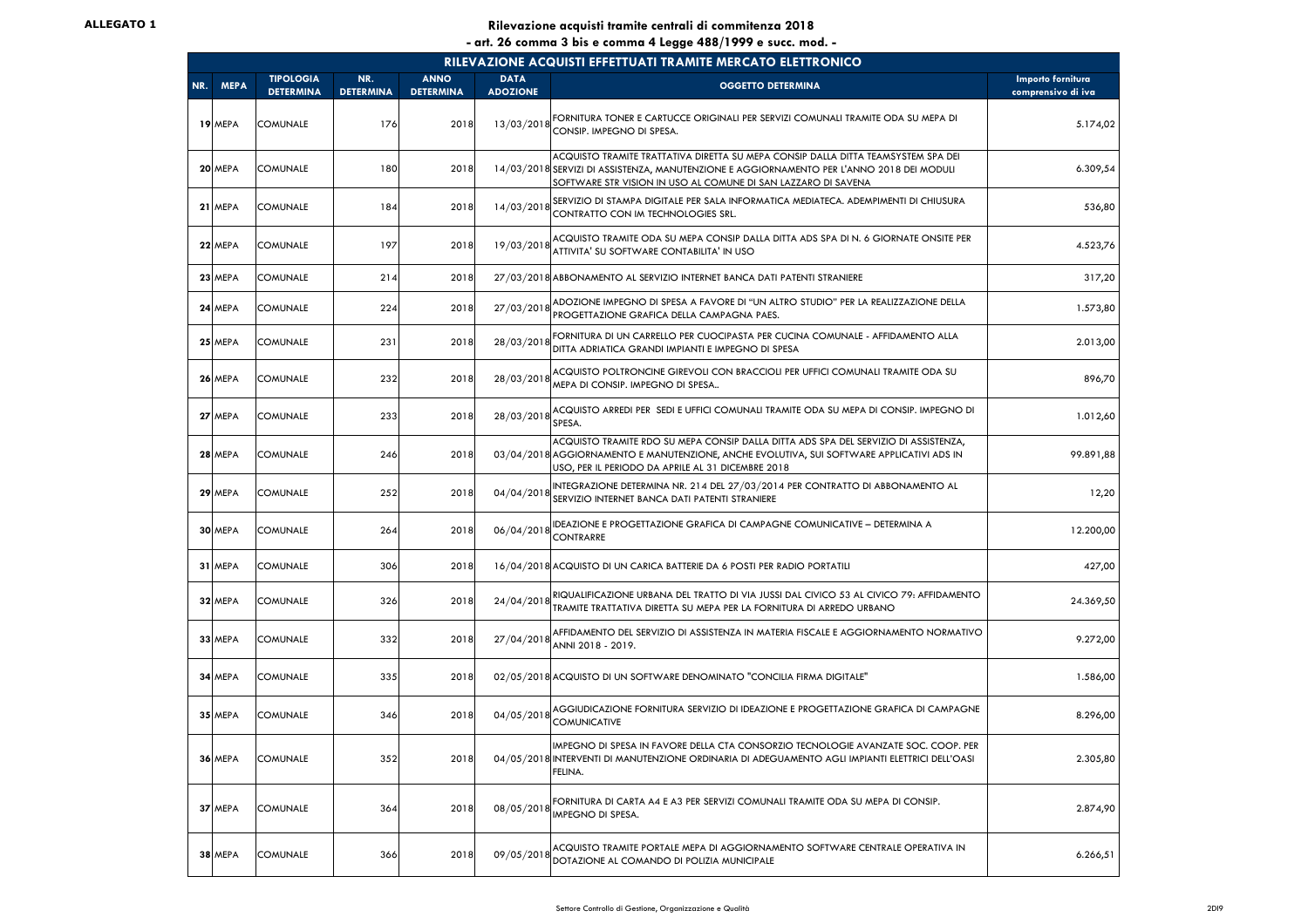|     | RILEVAZIONE ACQUISTI EFFETTUATI TRAMITE MERCATO ELETTRONICO |                                      |                         |                                 |                                |                                                                                                                                                                                                                                                     |                                         |  |  |  |  |  |
|-----|-------------------------------------------------------------|--------------------------------------|-------------------------|---------------------------------|--------------------------------|-----------------------------------------------------------------------------------------------------------------------------------------------------------------------------------------------------------------------------------------------------|-----------------------------------------|--|--|--|--|--|
| NR. | <b>MEPA</b>                                                 | <b>TIPOLOGIA</b><br><b>DETERMINA</b> | NR.<br><b>DETERMINA</b> | <b>ANNO</b><br><b>DETERMINA</b> | <b>DATA</b><br><b>ADOZIONE</b> | <b>OGGETTO DETERMINA</b>                                                                                                                                                                                                                            | Importo fornitura<br>comprensivo di iva |  |  |  |  |  |
|     | 39 MEPA                                                     | COMUNALE                             | 368                     | 2018                            |                                | ACQUISTO TRAMITE TRATTATIVA DIRETTA SU ME.PA. DEL CONTRATTO DI<br>10/05/2018 MANUTENZIONE/ASSISTENZA SUL SISTEMA DI CONTINUITA' (UPS) DI VIA SALVO D'ACQUISTO PER<br>L'ANNO 2018. IMPEGNO DI SPESA IN FAVORE DELLA DITTA VERTIV SRL.                | 2.238,80                                |  |  |  |  |  |
|     | 40 MEPA                                                     | <b>COMUNALE</b>                      | 378                     | 2018                            | 14/05/2018                     | ACQUISTO TRAMITE ODA SU MEPA CONSIP DALLA DITTA MUNICIPIA SPA DEL SERVIZIO ANNO 2018<br>(DA MAGGIO A DICEMBRE 2018) DI ASSISTENZA E MANUTENZIONE SOFTWARE TRIBOX IN USO                                                                             | 10.065,00                               |  |  |  |  |  |
|     | 41 MEPA                                                     | <b>COMUNALE</b>                      | 380                     | 2018                            | 14/05/2018                     | RIQUALIFICAZIONE URBANA PIAZZETTA ESEDRA ADIACENTE A VIA JUSSI 1: AFFIDAMENTO TRAMITE<br>TRATTATIVA DIRETTA SU MEPA PER LA FORNITURA DI ARREDO URBANO.                                                                                              | 20.776,60                               |  |  |  |  |  |
|     | 42 MEPA                                                     | <b>COMUNALE</b>                      | 392                     | 2018                            | 17/05/2018                     | ATTIVITA' DI LOTTA AGLI ORGANISMI DANNOSI E MOLESTI DI INTERESSE CIVILE PER L'ANNO 2018.<br>IMPEGNO DI SPESA PER L'ACQUISTO DI PRODOTTI ANTILARVALI.                                                                                                | 7.625,00                                |  |  |  |  |  |
|     | 43 MEPA                                                     | <b>COMUNALE</b>                      | 394                     | 2018                            |                                | 18/05/2018 ACQUISTO DI GILET ESTIVI E BERRETTI BASEBALL CON LOGO PER VOLONTARI DI PROTEZIONE CIVILE                                                                                                                                                 | 785,68                                  |  |  |  |  |  |
|     | 44 MEPA                                                     | <b>COMUNALE</b>                      | 395                     | 2018                            | 18/05/2018                     | ACQUISTO DI N. 6.000 MODULI AUTOIMBUSTANTI PER SPEDIZIONE VERBALI AL CODICE DELLA<br>STRADA ATTRAVERSO PORTALE MEPA                                                                                                                                 | 6.489,79                                |  |  |  |  |  |
|     | 45 MEPA                                                     | <b>COMUNALE</b>                      | 417                     | 2018                            |                                | 25/05/2018 REALIZZAZIONE DI NR. 180 PUZZLE DA 30 PEZZI CON IMMAGINE DEDICATA                                                                                                                                                                        | 2.244,31                                |  |  |  |  |  |
|     | 46 MEPA                                                     | <b>COMUNALE</b>                      | 420                     | 2018                            | 28/05/2018                     | SERVIZIO DI CONTROLLO DI QUALITA' E SUPPORTO ENTOMOLOGICO ALL'ATTIVITA' DI LOTTA ALLA<br>ZANZARA. AFFIDAMENTO ALLA DITTA MELLIVORA DI DAVIDE DI DOMENICO.                                                                                           | 2.433,90                                |  |  |  |  |  |
|     | 47 MEPA                                                     | <b>COMUNALE</b>                      | 421                     | 2018                            |                                | 28/05/2018 ACQUISTO CON ODA SU MEPA CONSIP DI KIT E CERTIFICATI DIGITALI INFOCERT                                                                                                                                                                   | 1.891,00                                |  |  |  |  |  |
|     | 48 MEPA                                                     | <b>COMUNALE</b>                      | 435                     | 2018                            | 29/05/2018                     | NOLEGGIO DI N. 13 TELECAMERE DI VIDEO SORVEGLIANZA ATTIVA AD ALTA DEFINIZIONE HD PER<br>AREE INTERNE/ESTERNE CON REGISTRAZIONE IN CONTINUA CON TELECONTROLLO                                                                                        | 21.870,94                               |  |  |  |  |  |
|     | 49 MEPA                                                     | <b>COMUNALE</b>                      | 448                     | 2018                            |                                | PROGETTO DI FORNITURA E POSA DI ATTREZZATURE E MATERIALI FINALIZZATI AL RISPARMIO<br>31/05/2018 ENERGETICO E AL MIGLIORAMENTO DEL COMFORT DI STRUTTURE COMUNALI: AFFIDAMENTO<br>FORNITURA IN ECONOMIA TRAMITE MEPA ALLA DITTA CTA.                  | 2.928,00                                |  |  |  |  |  |
|     | 50 MEPA                                                     | <b>COMUNALE</b>                      | 451                     | 2018                            |                                | 31/05/2018 ACQUISTO DI KIT DI COLLEGAMENTO SITO TVCC WIRELESS PER PARCHEGGIO ESEDRA                                                                                                                                                                 | 1.683,03                                |  |  |  |  |  |
|     | 51 MEPA                                                     | <b>COMUNALE</b>                      | 452                     | 2018                            | 31/05/2018                     | AGGIUDICAZIONE SERVIZIO DI IDEAZIONE E PROGETTAZIONE GRAFICA DELLA CAMPAGNA DI<br>COMUNICAZIONE INTEGRATA "FIERA SAN LAZZARO 2018"                                                                                                                  | 3.904,00                                |  |  |  |  |  |
|     | 52 MEPA                                                     | <b>COMUNALE</b>                      | 485                     | 2018                            | 09/06/2018                     | SERVIZIO DI PUBBLICAZIONE E STAMPA OPUSCOLO INFORMATIVO DI EDUCAZIONE ALIMENTARE<br>DA DISTRIBUIRE AGLI ALUNNI DELLA SCUOLA PRIMARIA - IMPEGNO DI SPESA                                                                                             | 2.745,00                                |  |  |  |  |  |
|     | 53 MEPA                                                     | <b>COMUNALE</b>                      | 493                     | 2018                            | 12/06/2018                     | ACQUISTO TRAMITE TRATTATIVA DIRETTA SU MEPA CONSIP DALLA DITTA UNI IT SRL DEL SERVIZIO<br>DI INTERFACCIA VERSO IL SISTEMA SIOPE                                                                                                                     | 8.906,00                                |  |  |  |  |  |
|     | 54 MEPA                                                     | <b>COMUNALE</b>                      | 495                     | 2018                            | 12/06/2018                     | ACQUISTO TRAMITE ODA SU MEPA CONSIP DALLA DITTA ADS SPA DEL SERVIZIO DI INTERFACCIA<br><b>VERSO IL SISTEMA SIOPE</b>                                                                                                                                | 1.647,00                                |  |  |  |  |  |
|     | 55 MEPA                                                     | <b>COMUNALE</b>                      | 515                     | 2018                            | 18/06/2018                     | FORNITURA TONER CARTUCCE ORIGINALI PER STAMPANTI SERVIZI COMUNALI TRAMITE ODA SU<br>MEPA DI CONSIP. IMPEGNO DI SPESA.                                                                                                                               | 1.951,39                                |  |  |  |  |  |
|     | 56 MEPA                                                     | <b>COMUNALE</b>                      | 519                     | 2018                            | 19/06/2018                     | ACQUISTO DALLA SOCIETA' CENTROSERVIZI S.R.L. TRAMITE<br>TRATTATIVA DIRETTA N. 521079 SU MEPA CONSIP, DEL CORSO DI FORMAZIONE<br>RESIDENZIALE "IL MEPA NELLA PUBBLICA AMMINISTRAZIONE: L'UTILIZZO PRATICO DELLO<br>STRUMENTO E SIMULAZIONI PRATICHE" | 3.800,00                                |  |  |  |  |  |
|     | 57 MEPA                                                     | <b>COMUNALE</b>                      | 531                     | 2018                            | 22/06/2018                     | ACQUISTO TRAMITE ODA SU MEPA CONSIP DALLA DITTA TECHLAN SRL DI SERVIZIO AUDIT SU<br>INFRASTRUTTURA DI VIDEOSORVEGLIANZA COMUNALE                                                                                                                    | 11.712,00                               |  |  |  |  |  |
|     | 58 MEPA                                                     | <b>COMUNALE</b>                      | 532                     | 2018                            | 22/06/2018                     | ACQUISTO TRAMITE ODA SU MEPA CONSIP DALLA DITTA ILGER.COM SRL DEI SERVIZI ZIMBRA<br>CLOUD PER 1 ANNO                                                                                                                                                | 15.306,12                               |  |  |  |  |  |
|     | 59 MEPA                                                     | <b>COMUNALE</b>                      | 535                     | 2018                            |                                | 23/06/2018 ACQUISTO PANCHINE PER AREA ESTERNA MEDIATECA (CIG ZAA23DE41E)                                                                                                                                                                            | 17.324,00                               |  |  |  |  |  |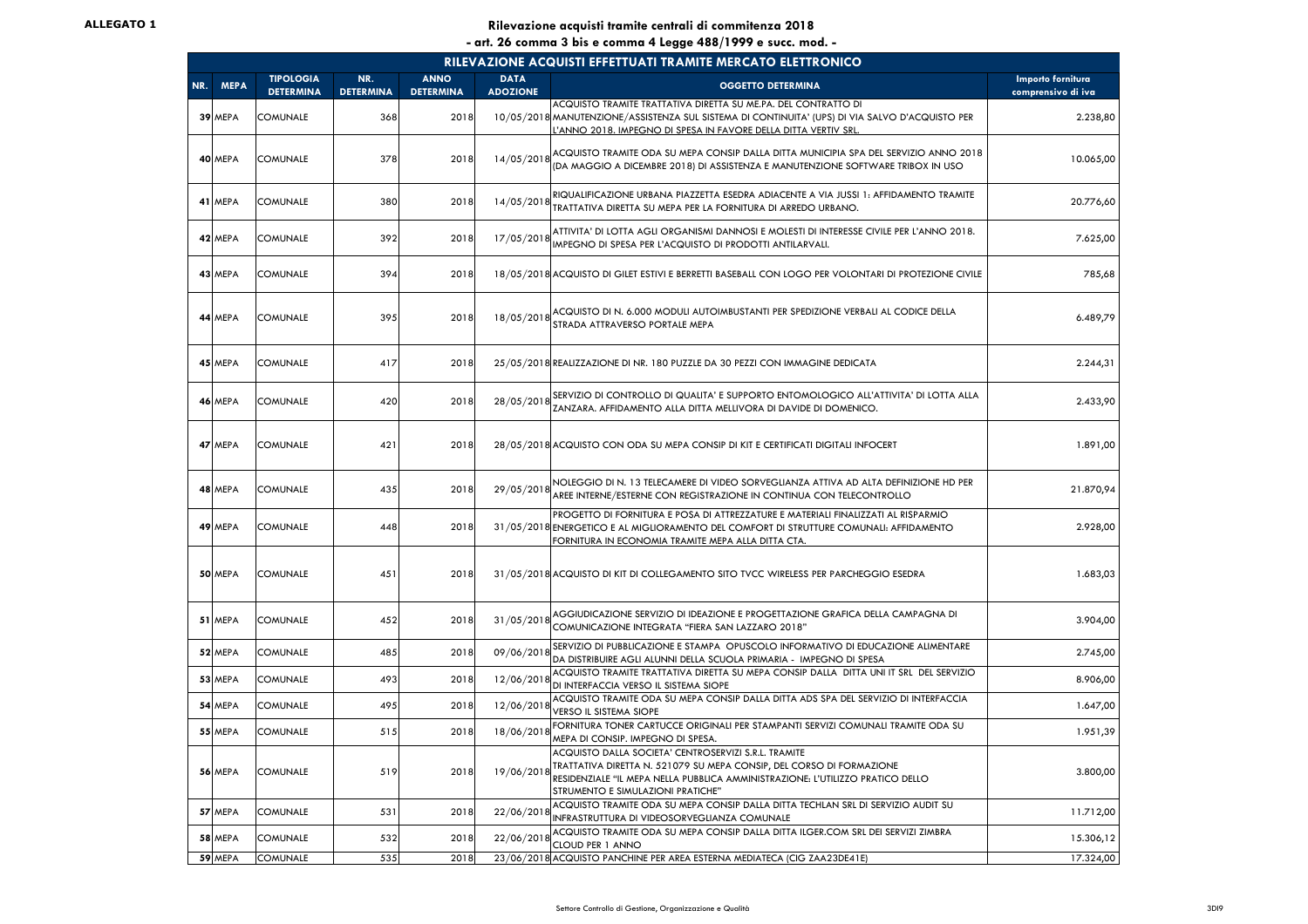|     | RILEVAZIONE ACQUISTI EFFETTUATI TRAMITE MERCATO ELETTRONICO |                                      |                         |                                 |                                |                                                                                                                                                                                                                                 |                                         |  |  |  |  |  |
|-----|-------------------------------------------------------------|--------------------------------------|-------------------------|---------------------------------|--------------------------------|---------------------------------------------------------------------------------------------------------------------------------------------------------------------------------------------------------------------------------|-----------------------------------------|--|--|--|--|--|
| NR. | <b>MEPA</b>                                                 | <b>TIPOLOGIA</b><br><b>DETERMINA</b> | NR.<br><b>DETERMINA</b> | <b>ANNO</b><br><b>DETERMINA</b> | <b>DATA</b><br><b>ADOZIONE</b> | <b>OGGETTO DETERMINA</b>                                                                                                                                                                                                        | Importo fornitura<br>comprensivo di iva |  |  |  |  |  |
|     | 60 MEPA                                                     | COMUNALE                             | 561                     | 2018                            | 29/06/2018                     | FORNITURA DI ATTREZZATURE PER ALLESTIMENTO LOCALI OFFICE POLO PER L'INFANZIA DI CASTEL<br>DE' BRITTI A MEZZO ODA SU MEPA - IMPEGNO DI SPESA                                                                                     | 6.636,80                                |  |  |  |  |  |
|     | 61 MEPA                                                     | <b>COMUNALE</b>                      | 573                     | 2018                            | 29/06/2018                     | ALLESTIMENTO NUOVO ARCHIVIO VIA GRAMSCI: AFFIDAMENTO TRAMITE ORDINE DIRETTO SU<br>MEPA PER LA FORNITURA DI SCAFFALATURE METALLICHE ALLA DITTA LA FORTEZZA S.P.A.                                                                | 36.231,80                               |  |  |  |  |  |
|     | 62 MEPA                                                     | <b>COMUNALE</b>                      | 575                     | 2018                            | 29/06/2018                     | ACQUISTO TRAMITE TRATTATIVA DIRETTA SU MEPA CONSIP DI SERVIZI DATA PROTECTION OFFICER<br>INCARICO DPO AI SENSI DEL GDPR PER IL COMUNE DI SAN LAZZARO DI SAVENA                                                                  | 38.064,00                               |  |  |  |  |  |
|     | 63 MEPA                                                     | <b>COMUNALE</b>                      | 598                     | 2018                            | 11/07/2018                     | AGGIUDICAZIONE SERVIZIO DI PRODUZIONE A STAMPA DELLA CAMPAGNA DI COMUNICAZIONE<br>INTEGRATA DELL'EVENTO "188ESIMA FIERA SAN LAZZARO"                                                                                            | 1.817,80                                |  |  |  |  |  |
|     | 64 MEPA                                                     | COMUNALE                             | 600                     | 2018                            |                                | 11/07/2018 ACQUISTO DI GILET CON LOGO PER IL CONSIGLIO COMUNALE DEI RAGAZZI                                                                                                                                                     | 278,16                                  |  |  |  |  |  |
|     | 65 MEPA                                                     | <b>COMUNALE</b>                      | 619                     | 2018                            | 18/07/2018                     | ACQUISTO TRAMITE ODA SU MEPA DALLA DITTA MAGGIOLI SPA DI UN SOFTWARE DENOMINATO<br>"INTERFACCIA CONCILIA CON BANCA DATI INI-PEC" (INFOCAMERE)                                                                                   | 2.196,00                                |  |  |  |  |  |
|     | 66 MEPA                                                     | <b>COMUNALE</b>                      | 625                     | 2018                            | 20/07/2018                     | FORNITURA DEL SERVIZO DI MONITORAGGIO RADIO E TV E DI MULTIMEDIA MONITORING PER IL<br>COMUNE DI SAN LAZZARO DI SAVENA DAL 01/08/2018 AL 31/07/2019. IMPEGNO DI SPESA.                                                           | 3.294,00                                |  |  |  |  |  |
|     | 67 MEPA                                                     | <b>COMUNALE</b>                      | 628                     | 2018                            | 20/07/2018                     | DISTRETTO CULTURALE DI SAN LAZZARO DI SAVENA - PROGETTO BIBLIOTECHE SMART 0-18 (CIG<br>Z93244F1D3, Z15244F329, ZA4244F377, Z3C244F3DE, ZA3244F42D, Z7C23887CF, Z0F244F47C)                                                      | 11.565,12                               |  |  |  |  |  |
|     | 68 MEPA                                                     | <b>COMUNALE</b>                      | 635                     | 2018                            |                                | 23/07/2018 ADESIONE AI SERVIZI DI BASE ANCITEL                                                                                                                                                                                  | 1.462,78                                |  |  |  |  |  |
|     | 69 MEPA                                                     | <b>COMUNALE</b>                      | 638                     | 2018                            |                                | POTENZIAMENTO D91 NR. 12 KIT DI VIDEOSORVEGLIANZA ATTIVA AD ALTA<br>23/07/2018 DEFINIZIONE HD PER AREE INTERNE/ESTERNE CON REGISTRAZIONE IN CONTINUA<br>CON TELECONTROLLO                                                       | 3.660,00                                |  |  |  |  |  |
|     | 70 MEPA                                                     | <b>COMUNALE</b>                      | 644                     | 2018                            | 24/07/2018                     | FORNITURA ATTREZZATURE PER ALLESTIMENTO LOCALI OFFICE POLO PER L'INFANZIA CASTEL DE'<br><b>BRITTI - INTEGRAZIONE</b>                                                                                                            | 632,20                                  |  |  |  |  |  |
|     | 71 MEPA                                                     | <b>COMUNALE</b>                      | 665                     | 2018                            |                                | ACQUISTO TRAMITE ODA SU MEPA CONSIP DALLA DITTA TECHNE SRL DI DI RINNOVO PER 12 MESI<br>27/07/2018 DI N. 2 LICENZE E DI N. 1 NUOVA LICENZA DI ADOBE CREATIVE CLOUD IN USO AL COMUNE DI SAN<br>LAZZARO DI SAVENA                 | 3.021,29                                |  |  |  |  |  |
|     | 72 MEPA                                                     | <b>COMUNALE</b>                      | 670                     | 2018                            | 31/07/2018                     | AFFIDAMENTO SERVIZIO DI ASSISTENZA TECNICA PER LA REDAZIONE DEL BILANCIO CONSOLIDATO<br>DELL'ENTE PER L'ANNO 2017                                                                                                               | 3.050,00                                |  |  |  |  |  |
|     | 73 MEPA                                                     | <b>COMUNALE</b>                      | 697                     | 2018                            |                                | AFFIDAMENTO A POSTEL S.P.A. E POSTE ITALIANE S.P.A. DEL SERVIZIO DI STAMPA, INVIO E<br>03/08/2018 RENDICONTAZIONE DEI BOLLETTINI RELATIVI ALLA RISCOSSIONE DEL CANONE OCCUPAZIONE<br>SUOLO PUBBLICO PASSI CARRAI ANNO 2018.     | 2.053,28                                |  |  |  |  |  |
|     | 74 MEPA                                                     | <b>COMUNALE</b>                      | 704                     | 2018                            |                                | "INTERVENTI DI RIPRISTINO E RISAGOMATURA PAVIMENTAZIONI STRADALI PER L'ANNO 2018":<br>03/08/2018 AGGIUDICAZIONE DI PROCEDURA NEGOZIATA MEDIANTE RDO SUL PORTALE E-PROCUREMENT DEL<br><b>MEPA DI CONSIP</b>                      | 598.972,49                              |  |  |  |  |  |
|     | 75 MEPA                                                     | <b>COMUNALE</b>                      | 708                     | 2018                            | 06/08/2018                     | DISTRETTO CULTURALE DI SAN LAZZARO DI SAVENA - PROGETTO BIBLIOTECHE SMART -<br>INTEGRAZIONE IMPEGNO DI SPESA (CIG ZA4244F377)                                                                                                   | 548,63                                  |  |  |  |  |  |
|     | 76 MEPA                                                     | <b>COMUNALE</b>                      | 719                     | 2018                            |                                | AFFIDAMENTO FORNITURA DI CARNI E SALUMI MEDIANTE RDO SU MEPA DI CONSIP SPA ALLA<br>09/08/2018 DITTA MARR SPA- PERIODO 01/09/2018 - 31/08/2019 - IMPEGNO DI SPESA                                                                | 117.558,30                              |  |  |  |  |  |
|     | 77 MEPA                                                     | <b>COMUNALE</b>                      | 720                     | 2018                            | 10/08/2018                     | AFFIDAMENTO FORNITURA DI LATTICINI E UOVA MEDIANTE RDO MEPA, DITTA<br>MST SRL - PERIODO 01/09/2018 - 31/08/2019 - IMPEGNI DI SPESA                                                                                              | 111.387,78                              |  |  |  |  |  |
|     | 78 MEPA                                                     | <b>COMUNALE</b>                      | 722                     | 2018                            | 10/08/2018                     | AFFIDAMENTO FORNITURA DI PRODOTTI ORTOFRUTTICOLI MEDIANTE RDO SU MEPA DI CONSIP<br>SPA ALLA DITTA CONOR SRL - PERIODO 01/09/2018 - 31/08/2019 - IMPEGNI DI SPESA                                                                | 118.188,17                              |  |  |  |  |  |
|     | 79 MEPA                                                     | <b>COMUNALE</b>                      | 723                     | 2018                            | 10/08/2018                     | AFFIDAMENTO FORNITURA DI PANE E PRODOTTI DA FORNO MEDIANTE RDO SU MEPAA DI CONSIP<br>SPA ALLA DITTA NOVOFORNO SRL PERIODO 01/09/2018 - 31/08/2019 - IMPEGNI DI SPESA                                                            | 56.402,08                               |  |  |  |  |  |
|     | 80 MEPA                                                     | <b>COMUNALE</b>                      | 732                     | 2018                            | 10/08/2018                     | "LAVORI DI MANUTENZIONE ORDINARIA SEGNALETICA STRADALE 2018": APPROVAZIONE<br>PROGETTO DEFINITIVO/ESECUTIVO E DEFINIZIONE PROCEDURA DI AFFIDAMENTO.                                                                             | 36.000,00                               |  |  |  |  |  |
|     | 81 MEPA                                                     | <b>COMUNALE</b>                      | 737                     | 2018                            | 10/08/2018                     | AFFIDAMENTO FORNITURA DI PRODOTTI NON DEPERIBILI BIOLOGICI E NON MEDIANTE RDO MEPA<br>ALLA DITTA MARR SPA- PERIODO 01/09/2018 - 31/08/2019 - IMPEGNI DI SPESA                                                                   | 169.584,23                              |  |  |  |  |  |
|     | 82 MEPA                                                     | <b>COMUNALE</b>                      | 746                     | 2018                            |                                | AFFIDAMENTO TRAMITE ORDINE DIRETTO SU MEPA ALLA DITTA FRATI E LIVI SRL DEL SERVIZIO DI<br>21/08/2018 BONIFICA DELLA DOCUMENTAZIONE DELL'ARCHIVIO DI DEPOSITO DI VIA SPERANZA E SUA<br>MOVIMENTAZIONE NELLA SEDE DI VIA GRAMSCI. | 39.979,98                               |  |  |  |  |  |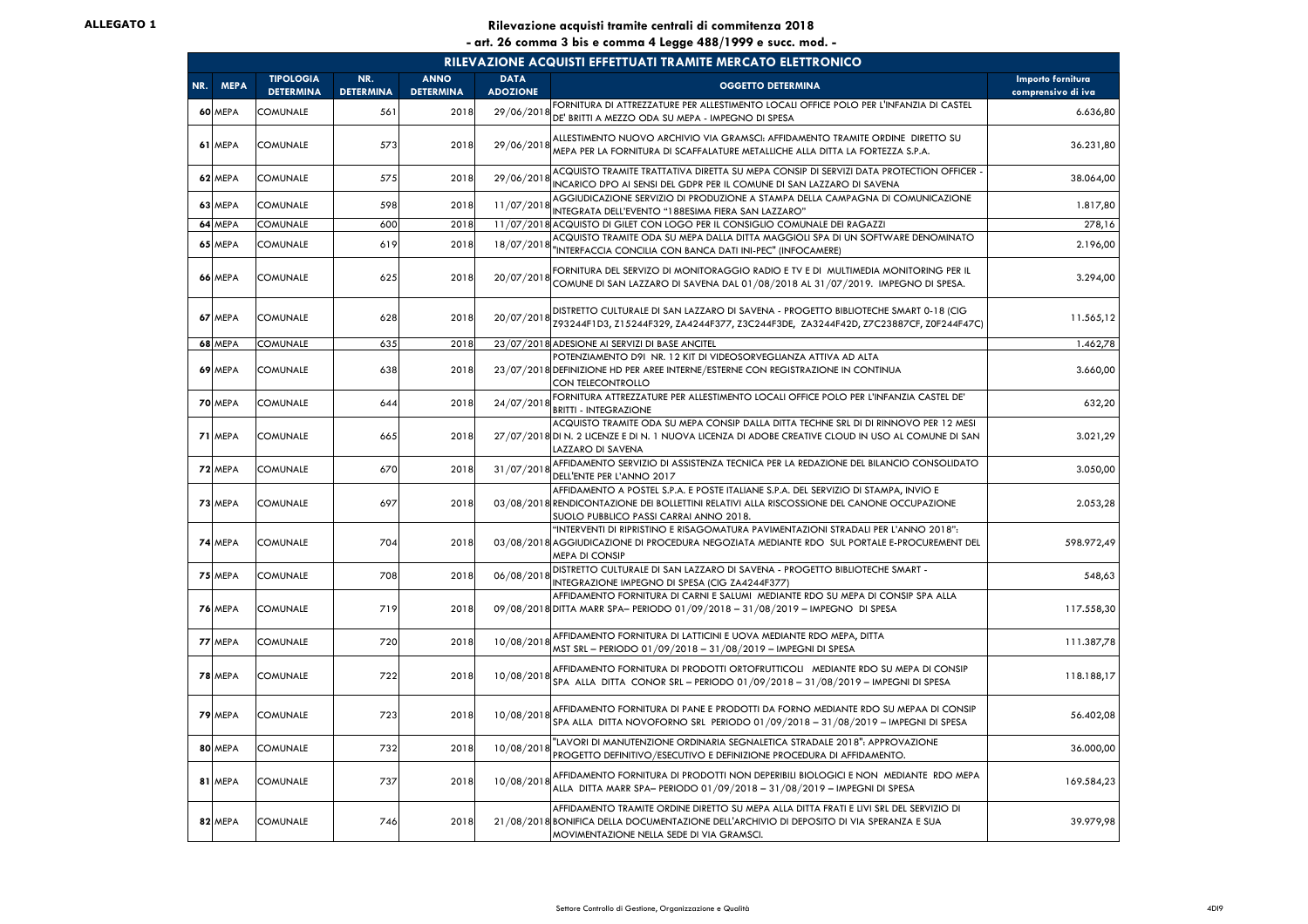|     | RILEVAZIONE ACQUISTI EFFETTUATI TRAMITE MERCATO ELETTRONICO |                                      |                         |                                 |                                |                                                                                                                                                                                                                                                                                                                |                                         |  |  |  |  |
|-----|-------------------------------------------------------------|--------------------------------------|-------------------------|---------------------------------|--------------------------------|----------------------------------------------------------------------------------------------------------------------------------------------------------------------------------------------------------------------------------------------------------------------------------------------------------------|-----------------------------------------|--|--|--|--|
| NR. | <b>MEPA</b>                                                 | <b>TIPOLOGIA</b><br><b>DETERMINA</b> | NR.<br><b>DETERMINA</b> | <b>ANNO</b><br><b>DETERMINA</b> | <b>DATA</b><br><b>ADOZIONE</b> | <b>OGGETTO DETERMINA</b>                                                                                                                                                                                                                                                                                       | Importo fornitura<br>comprensivo di iva |  |  |  |  |
|     | 83 MEPA                                                     | <b>COMUNALE</b>                      | 747                     | 2018                            | 21/08/2018                     | ACQUISTO TRAMITE TRATTATIVA DIRETTA CON UN UNICO FORNITORE SU MEPA CONSIP DA DITTA<br>STUDIO NALDI SAS DI SERVIZI PER FINO AL 31/12/2018 DI ASSISTENZA E MANUTENZIONE SU<br>SOFTWARE<br>PREVIGEST BASIC E PLUS IN USO                                                                                          | 793,00                                  |  |  |  |  |
| 84  | <b>MEPA</b>                                                 | <b>COMUNALE</b>                      | 758                     | 2018                            | 24/08/2018                     | PROROGA AFFIDAMENTO FORNITURA DI PRODOTTI CONGELATI E SURGELATI MEDIANTE RDO MEPA<br>- DITTA MARR SPA DALL'01/09/2018 - 31/12/2018 - IMPEGNI DI SPESA                                                                                                                                                          | 35.900,00                               |  |  |  |  |
|     | 85 MEPA                                                     | <b>COMUNALE</b>                      | 759                     | 2018                            | 24/08/2018                     | SERVIZIO DI PULIZIA PRESSO LE PALESTRE SCOLASTICHE DI PROPRIETA' COMUNALE STAGIONE<br>SPORTIVA 2018/2019. CIG: Z662498FE8                                                                                                                                                                                      | 12.091,56                               |  |  |  |  |
|     | 86 MEPA                                                     | <b>COMUNALE</b>                      | 796                     | 2018                            |                                | ACQUISTO DI ARREDI SCOLASTICI PER IL POLO PER L'INFANZIA DI CASTEL DE' BRITTI DA AVVIARE PER<br>07/09/2018 L'ANNO SCOLASTICO 2018/2019 - AFFIDAMENTO FORNITURA ALLA DITTA MOBILFERRO SRL<br>TRAMITE MEPA.                                                                                                      | 24.368,81                               |  |  |  |  |
|     | 87 MEPA                                                     | <b>COMUNALE</b>                      | 800                     | 2018                            |                                | AFFIDAMENTO SERVIZIO DI MANUTENZIONE ATTREZZATURE ED ARREDI PER SERVIZIO PRODUZIONE<br>10/09/2018 PASTI DITTA ADRIATICA ASSISTENZA SRL PERIODO SETTEMBRE 2018 - AGOSTO 2019 A MEZZO<br>RDO SU MEPA - CONSIP - IMPEGNO DI SPESA                                                                                 | 14.955,60                               |  |  |  |  |
|     | 88 MEPA                                                     | <b>COMUNALE</b>                      | 802                     | 2018                            |                                | 11/09/2018 BOLLETTAZIONE LUCI VOTIVE ANNO 2018 - IMPEGNO DI SPESA                                                                                                                                                                                                                                              | 4.500,00                                |  |  |  |  |
|     | 89 MEPA                                                     | <b>COMUNALE</b>                      | 804                     | 2018                            | 11/09/2018                     | FORNITURA DI BANDIERE DA ESTERNO E DA INTERNO PER FACCIATA E SALE DI RAPPRESENTANZA DEL<br>PALAZZO COMUNALE DI SAN LAZZARO DI SAVENA - AGGIUDICAZIONE                                                                                                                                                          | 414,74                                  |  |  |  |  |
|     | 90 MEPA                                                     | <b>COMUNALE</b>                      | 807                     | 2018                            |                                | 11/09/2018 ACQUISTO FASCIATOIO (CIG Z9024BB96D) E FERMALIBRI (CIG ZCE24BB978) PER MEDIALAB                                                                                                                                                                                                                     | 133,81                                  |  |  |  |  |
|     | 91 MEPA                                                     | <b>COMUNALE</b>                      | 819                     | 2018                            | 14/09/2018                     | "SERVIZIO DI ESTUMULAZIONE SALME PRESSO IL CIMITERO COMUNALE ANNO 2018":<br>APPROVAZIONE PROGETTO DI SERVIZIO E AFFIDAMENTO ALLA DITTA AMGA ENERGIA SERVIZI S.R.L.<br>IN ESITO A TRATTATIVA DIRETTA SUL PORTALE E-PROCUREMENT DEL ME.PA. DI CONSIP AI SENSI<br>DELL'ART. 36 C.2 LETT. A) DEL D.LGS. N.50/2016. | 40.000,00                               |  |  |  |  |
|     | 92 MEPA                                                     | <b>COMUNALE</b>                      | 822                     | 2018                            | 17/09/2018                     | ACQUISTO TRAMITE MEPA DALLA DITTA AUXILIA DEL SOFTWARE SYMWRITER PER L'ALUNNA<br>DISABILE V. A. RESIDENTE A SAN LAZZARO.                                                                                                                                                                                       | 237,12                                  |  |  |  |  |
|     | 93 MEPA                                                     | <b>COMUNALE</b>                      | 824                     | 2018                            |                                | ACQUISTO CON O.D.A. SU ME.PA. CONSIP DEL CONTRATTO DI MANUTENZIONE/ASSISTENZA<br>17/09/2018 PROGRAMMATA DELLA PIATTAFORMA SOFTWARE TMACS RELATIVAMENTE AD ALCUNI IMPIANTI<br>SEMAFORICI DEL TERRITORIO COMUNALE PER L'ANNUALITA' 2018 - CIG Z9824DD5DC                                                         | 8.357,00                                |  |  |  |  |
|     | 94 MEPA                                                     | <b>COMUNALE</b>                      | 827                     | 2018                            |                                | LAVORI DI MANUTENZIONE ORDINARIA SEGNALETICA STRADALE 2018": AGGIUDICAZIONE DEI<br>19/09/2018 LAVORI ALLA DITTA V.F.G. S.R.L. IN ESITO A TRATTATIVA DIRETTA SUL PORTALE E-PROCUREMENT DEL<br>ME.PA. DI CONSIP AI SENSI DELL'ART. 36 C.2 LETT. A) DEL D.LGS. N.50/2016.                                         | 36.000,00                               |  |  |  |  |
|     | 95 MEPA                                                     | <b>COMUNALE</b>                      | 837                     | 2018                            | 20/09/2018                     | FORNITURA DI CANCELLERIA PER FUNZIONAMENTO SERVIZI COMUNALI TRAMITE ODA SU MEPA DI<br>CONSIP. IMPEGNO DI SPESA.                                                                                                                                                                                                | 4.637,93                                |  |  |  |  |
|     | 96 MEPA                                                     | <b>COMUNALE</b>                      | 842                     | 2018                            | 21/09/2018                     | AGGIORNAMENTO E ARRICCHIMENTO DEL PATRIMONIO LIBRARIO E MULTIMEDIALE DELLA<br>MEDIATECA DI SAN LAZZARO (CIG Z5D24C5C2A E Z3624C5C70)                                                                                                                                                                           | 5.000,00                                |  |  |  |  |
| 97  | <b>MEPA</b>                                                 | <b>COMUNALE</b>                      | 850                     | 2018                            | 27/09/2018                     | ACQUISTO TRAMITE ODA SU MEPA DI CONSIP DELL'ATTREZZATURA BANCO CASSA PER L'EMPORIO<br>SOLIDALE "AMALIO". IMPEGNO DI SPESA                                                                                                                                                                                      | 1.293,20                                |  |  |  |  |
|     | 98 MEPA                                                     | <b>COMUNALE</b>                      | 883                     | 2018                            | 05/10/2018                     | FORNITURA DI CARTA PER IL FUNZIONAMENTO DEI SERVIZI COMUNALI TRAMITE ODA SU MEPA DI<br>CONSIP. IMPEGNO DI SPESA.                                                                                                                                                                                               | 2.579,69                                |  |  |  |  |
|     | 99 MEPA                                                     | <b>COMUNALE</b>                      | 886                     | 2018                            | 05/10/2018                     | FORNITURA DI TONER E CARTUCCE PER STAMPANTI IN DOTAZIONE AI SERVIZI COMUNALI TRAMITE<br>ODA SU MEPA DI CONSIP. IMPEGNO DI SPESA.                                                                                                                                                                               | 2.199,51                                |  |  |  |  |
|     | <b>100 MEPA</b>                                             | <b>COMUNALE</b>                      | 936                     | 2018                            |                                | 18/10/2018 VII ANNIVERSARIO MODATECA IGOR PALLANTE - IMPEGNI DI SPESA (CIG Z142552A32)                                                                                                                                                                                                                         | 3.882,00                                |  |  |  |  |
| 101 | <b>MEPA</b>                                                 | <b>COMUNALE</b>                      | 948                     | 2018                            |                                | 22/10/2018 ACQUISTO DI UN AUTOVEICOLO DA ADIBIRE A STAZIONE MOBILE PER LA POLIZIA MUNICIPALE                                                                                                                                                                                                                   | 46.299,00                               |  |  |  |  |
|     | <b>102 MEPA</b>                                             | <b>COMUNALE</b>                      | 979                     | 2018                            |                                | AVVIO DEL PROGETTO "RIQUALIFICAZIONE DELL'AREA PRIMA ACCOGLIENZA/RECEPTION E DELLA<br>31/10/2018 SEZIONE ARCHIVISTICA MUSEALE"AI SENSI DELLA LEGGE REGIONALE 18/2000 PIANO MUSEALE<br>2018. (CIG ZDD25485BA E Z7C254860E)                                                                                      | 14.360,06                               |  |  |  |  |
|     | <b>103 MEPA</b>                                             | <b>COMUNALE</b>                      | 983                     | 2018                            |                                | ACQUISTO TRAMITE ODA SU MEPA CONSIP DALLA DITTA KERMIT.NET DI MONTE-ORE DI SUPPORTO<br>31/10/2018 TECNICO SISTEMISTICO SU FIREWALL E SECURITY IN USO NEL COMUNE DI SAN LAZZARO DI<br>SAVENA                                                                                                                    | 5.612,00                                |  |  |  |  |
|     | 104 MEPA                                                    | <b>COMUNALE</b>                      | 1001                    | 2018                            | 09/11/2018                     | ACQUSTO PENSILE ACCIAIO INOX E CARRELLO DI SERVIZIO PER LOCALI OFFICE SCUOLA<br>SECONDARIA DI 2 GRADO C.JUSSI TRAMITE ODA SUL MEPA - CONSIP - INPEGNO DI SPESA                                                                                                                                                 | 603,29                                  |  |  |  |  |
|     | <b>105 MEPA</b>                                             | <b>COMUNALE</b>                      | 1012                    | 2018                            |                                | 09/11/2018 ACQUISTO DI UPGRADE DELLA SUITE DI GESTIONE DEL PERSONALE                                                                                                                                                                                                                                           | 20.115,36                               |  |  |  |  |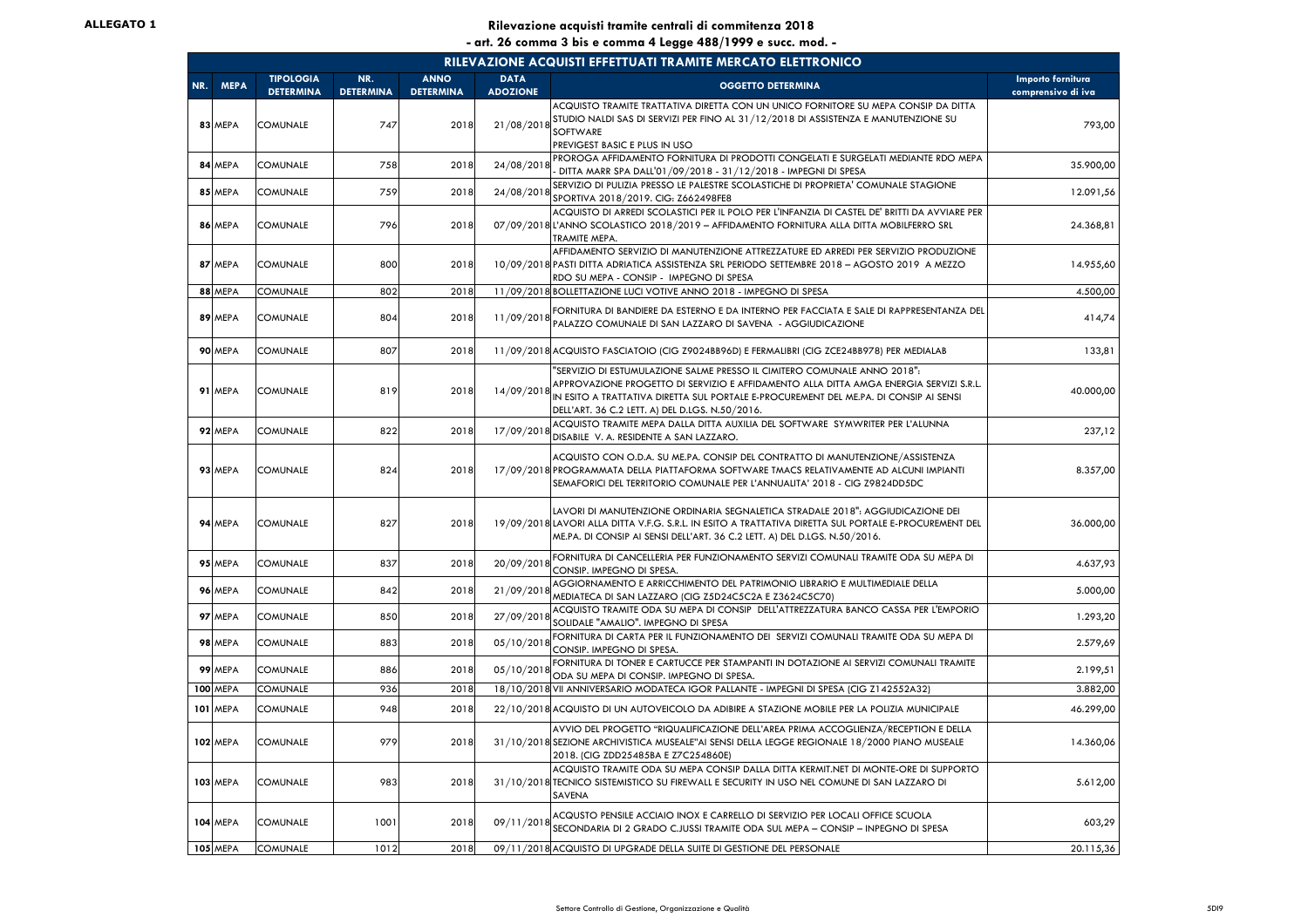|     | RILEVAZIONE ACQUISTI EFFETTUATI TRAMITE MERCATO ELETTRONICO |                                      |                         |                                 |                                |                                                                                                                                                                                                                                                                                          |                                         |  |  |  |  |  |
|-----|-------------------------------------------------------------|--------------------------------------|-------------------------|---------------------------------|--------------------------------|------------------------------------------------------------------------------------------------------------------------------------------------------------------------------------------------------------------------------------------------------------------------------------------|-----------------------------------------|--|--|--|--|--|
| NR. | <b>MEPA</b>                                                 | <b>TIPOLOGIA</b><br><b>DETERMINA</b> | NR.<br><b>DETERMINA</b> | <b>ANNO</b><br><b>DETERMINA</b> | <b>DATA</b><br><b>ADOZIONE</b> | <b>OGGETTO DETERMINA</b>                                                                                                                                                                                                                                                                 | Importo fornitura<br>comprensivo di iva |  |  |  |  |  |
|     | <b>106 MEPA</b>                                             | <b>COMUNALE</b>                      | 1026                    | 2018                            | 12/11/2018                     | ACQUISTO E POSA IN OPERA DI TENDE E SISTEMI PROTEZIONE ANTINSETTI PER POLO PER<br>L'INFANZIA CASTEL DE' BRITTI E DI TENDE PER SCUOLA PRIMARIA MARIELE VENTRE TRAMITE ODA<br>MEPA DI CONSIP - IMPEGNO DI SPESA                                                                            | 18.803,21                               |  |  |  |  |  |
|     | <b>107 MEPA</b>                                             | <b>COMUNALE</b>                      | 1048                    | 2018                            | 14/11/2018                     | ACQUISTO TRAMITE ODA SU MEPA CONSIP DALLA DITTA EUROVIDEO DI CACCURI MICHELINA DI N.<br>2 SISTEMI DI INTERFONO PER GLI SPORTELLI PUBBLICI DELLA POLIZIA MUNICIPALE                                                                                                                       | 583,16                                  |  |  |  |  |  |
|     | 108 MEPA                                                    | <b>COMUNALE</b>                      | 1049                    | 2018                            | 14/11/2018                     | ACQUISTO TRAMITE ODA SU MEPA CONSIP DALLA DITTA DPS INFORMATICA SNC DI N. 4<br>STAMPANTI AD AGHI PER I SETTORI ANAGRAFE ED ELETTORALE                                                                                                                                                    | 7.027,15                                |  |  |  |  |  |
|     | <b>109 MEPA</b>                                             | <b>COMUNALE</b>                      | 1053                    | 2018                            |                                | "LAVORI DI SEGNALETICA STRADALE": AGGIUDICAZIONE DEI LAVORI ALLA DITTA GOVONI<br>19/11/2018 SEGNALETICA S.R.L. IN ESITO A TRATTATIVA DIRETTA SUL PORTALE E-PROCUREMENT DEL ME.PA. DI<br>CONSIP AI SENSI DELL'ART. 36 C. 2 LETT. A) DEL D.LGS. N.50/2016 - CIG: Z1424FF5BD                | 29.511,80                               |  |  |  |  |  |
|     | <b>110 MEPA</b>                                             | <b>COMUNALE</b>                      | 1056                    | 2018                            | 19/11/2018                     | ACQUISTO TRAMITE ODA SU MEPA CONSIP DALLA DITTA TECHLAN SRL DI ARMADI RACK DA<br>ESTERNO E RELATIVI ACCESSORI                                                                                                                                                                            | 13.671,32                               |  |  |  |  |  |
|     | 111 MEPA                                                    | <b>COMUNALE</b>                      | 1079                    | 2018                            |                                | ACQUISTO TRAMITE ODA SU MEPA CONSIP DALLA DITTA 3CIME TECHNOLOGY S.R.L. DI PACCHETTO<br>23/11/2018 DI N. 8 GIORNATE DI SERVIZI DI ASSISTENZA SISTEMISTICA SPECIALIZZATA SUI SISTEMI SERVER E<br>STORAGE IN USO NEL COMUNE DI SAN LAZZARO DI SAVENA                                       | 4.880,00                                |  |  |  |  |  |
|     | 112 MEPA                                                    | <b>COMUNALE</b>                      | 1089                    | 2018                            | 23/11/2018                     | ACQUISTO DI N. 5.000 MODULI AUTOIMBUSTANTI PER INVIO SANZIONI AL CODICE DELLA STRADA<br>E N. 100 ADESIVI PER FERMO VEICOLO A SEGUITO DI VERBALE AI SENSI DEL CDS                                                                                                                         | 5.826,11                                |  |  |  |  |  |
|     | <b>113 MEPA</b>                                             | <b>COMUNALE</b>                      | 1090                    | 2018                            | 23/11/2018                     | NOLEGGIO DI N. 13 TELECAMERE DI VIDEO SORVEGLIANZA ATTIVA AD ALTA DEFINIZIONE HD PER<br>AREE INTERNE/ESTERNE CON REGISTRAZIONE IN CONTINUA CON TELECONTROLLO PER MESI 2                                                                                                                  | 8.420,44                                |  |  |  |  |  |
|     | <b>114 MEPA</b>                                             | <b>COMUNALE</b>                      | 1091                    | 2018                            |                                | 23/11/2018 FORNITURA SERVIZIO DI IDEAZIONE E PROGETTAZIONE GRAFICA DI CAMPAGNA COMUNICATIVA                                                                                                                                                                                              | 6.000,33                                |  |  |  |  |  |
|     | <b>115 MEPA</b>                                             | <b>COMUNALE</b>                      | 1106                    | 2018                            |                                | 24/11/2018 ACQUISTO ARREDI PER EDIFICIO "OFFICINE SANLAB" (CIG Z2A25B55C7)                                                                                                                                                                                                               | 19.783,52                               |  |  |  |  |  |
|     | <b>116 MEPA</b>                                             | <b>COMUNALE</b>                      | 1119                    | 2018                            | 27/11/2018                     | ACQUISTO DI ATTIVITÀ DI MANUTENZIONE E ANALISI DEL SISTEMA DI SICUREZZA E<br>MONITORAGGIO DEI LOG DI SISTEMA IN USO AL COMUNE DI SAN LAZZARO DI SAVENA                                                                                                                                   | 11.224,00                               |  |  |  |  |  |
|     | 117 MEPA                                                    | <b>COMUNALE</b>                      | 1121                    | 2018                            | 27/11/2018                     | ACQUISTO TRAMITE ODA SU MEPA CONSIP DALLA DITTA CONVERGE SPA DI WORKSTATION<br><b>GRAFICHE PER UFFICI COMUNALI</b>                                                                                                                                                                       | 6.071,70                                |  |  |  |  |  |
|     | 118 MEPA                                                    | <b>COMUNALE</b>                      | 1129                    | 2018                            |                                | 30/11/2018 INSTALLAZIONE PANCHINE PER AREA ESTERNA MEDIATECA (CIG Z3825C8884)                                                                                                                                                                                                            | 3.538,00                                |  |  |  |  |  |
|     | <b>119 MEPA</b>                                             | <b>COMUNALE</b>                      | 1135                    | 2018                            | 30/11/2018                     | ACQUISTO TRAMITE RDO SU MEPA CONSIP DALLA DITTA TECHLAN SRL DI APPARATI DI RETE, LICENZE<br>PER IL SISTEMA DI MONITORAGGIO DEGLI STESSI, ACCESS POINT WIRELESS, CONTROLLER<br>WIRELESS COMPRENSIVI DI LICENZE E SERVIZI DI MANUTENZIONE HARDWARE E SOFTWARE -<br><b>IMPEGNO DI SPESA</b> | 70.385,66                               |  |  |  |  |  |
|     | <b>120 MEPA</b>                                             | <b>COMUNALE</b>                      | 1138                    | 2018                            | 30/11/2018                     | ACQUISTO TRAMITE ODA SU MEPA CONSIP DI CANONI ANNUALI PER LICENZE SOFTWARE PER IL<br>SETTORE SERVIZI INFORMATICI E INNOVAZIONE TECNOLOGICA                                                                                                                                               | 1.873,92                                |  |  |  |  |  |
|     | 121 MEPA                                                    | <b>COMUNALE</b>                      | 1139                    | 2018                            | 30/11/2018                     | ACQUISTO TRAMITE ODA SU MEPA CONSIP DALLA DITTA SUBVISION SRL DI LICENZA SOFTWARE<br><b>JAWS PRO</b>                                                                                                                                                                                     | 1.157,84                                |  |  |  |  |  |
|     | 122 MEPA                                                    | <b>COMUNALE</b>                      | 1142                    | 2018                            |                                | 01/12/2018 ACQUISTO DI TELECAMERE PER IMPLEMENTARE LA VIDEOSORVEGLIANZA CITTADINA                                                                                                                                                                                                        | 15.574,52                               |  |  |  |  |  |
|     | 123 MEPA                                                    | <b>COMUNALE</b>                      | 1153                    | 2018                            |                                | DISTRETTO CULTURALE DI SAN LAZZARO DI SAVENA - PROGETTO PLURIENNALE "IL SILENT BOOK<br>04/12/2018 COME TERRITORIO DELLA DEMOCRAZIA E DEL DIALOGO UNIVERSALE" - IMPEGNI DI SPESA<br>ANNO 2018 (CIG ZE325D2A4D E Z4825D3869)                                                               | 793,00                                  |  |  |  |  |  |
|     | <b>124 MEPA</b>                                             | <b>COMUNALE</b>                      | 1165                    | 2018                            | 05/12/2018                     | ACQUISTO ATTREZZATURE TECNICHE PER IL POLO PER L'INFANZIA DI CASTEL DE' BRITTI DA ISTITUIRE<br>PER L'ANNO SCOLASTICO 2018/2019.                                                                                                                                                          | 2.597,22                                |  |  |  |  |  |
|     | <b>125 MEPA</b>                                             | <b>COMUNALE</b>                      | 1166                    | 2018                            | 05/12/2018                     | ACQUISTO DI ARREDI SCOLASTICI PER IL NIDO DI VITTORIO E LA SCUOLA DELL'INFANZIA DI<br>VITTORIO - AFFIDAMENTO FORNITURA ALLA DITTA SPAZIO ARREDO SRL TRAMITE MEPA.                                                                                                                        | 2.065,46                                |  |  |  |  |  |
|     | <b>126 MEPA</b>                                             | <b>COMUNALE</b>                      | 1168                    | 2018                            | 05/12/2018                     | ACQUISTO DI SALE MARINO SFUSO PER IL SERVIZIO DI VIABILITA' INVERNALE 2018-2019 DA<br>EFFETTUARSI MEDIANTE O.D.A. SUL ME.PA. DI CONSIP.                                                                                                                                                  | 5.075,20                                |  |  |  |  |  |
|     | 127 MEPA                                                    | <b>COMUNALE</b>                      | 1197                    | 2018                            |                                | LAVORI DI MANUTENZIONE STRAORDINARIA PER LA SOSTITUZIONE DEGLI AEROTERMI AD USO<br>10/12/2018 RISCALDAMENTO PRESSO LE PALESTRE DELLE SCUOLE MEDIE C.JUSSI IN VIA KENNEDY, 57 NEL<br>COMUNE DI SAN LAZZARO DI SAVENA.                                                                     | 11.210,34                               |  |  |  |  |  |
|     | <b>128 MEPA</b>                                             | <b>COMUNALE</b>                      | 1209                    | 2018                            |                                | ALLESTIMENTO FIORIERE LUNGO IL PARAPETTO DEL PONTE SUL FIUME SAVENA: ACQUISTO DI<br>11/12/2018 MATERIALE VIVAISTICO TRAMITE MERCATO ELETTRONICO PRESSO LA AZIENDA AGRICOLA<br>PRADOLINO DI MARTINO ILENIA.                                                                               | 3.348,56                                |  |  |  |  |  |
|     | <b>129 MEPA</b>                                             | <b>COMUNALE</b>                      | 1220                    | 2018                            | 14/12/2018                     | ACQUISTO DA FORMEL SRL, TRAMITE ODA N. 4651643 SU MEPA CONSIP, DEL CORSO RESIDENZIALE<br>"LO SPORTELLO CHE SORRIDE"                                                                                                                                                                      | 4.770,50                                |  |  |  |  |  |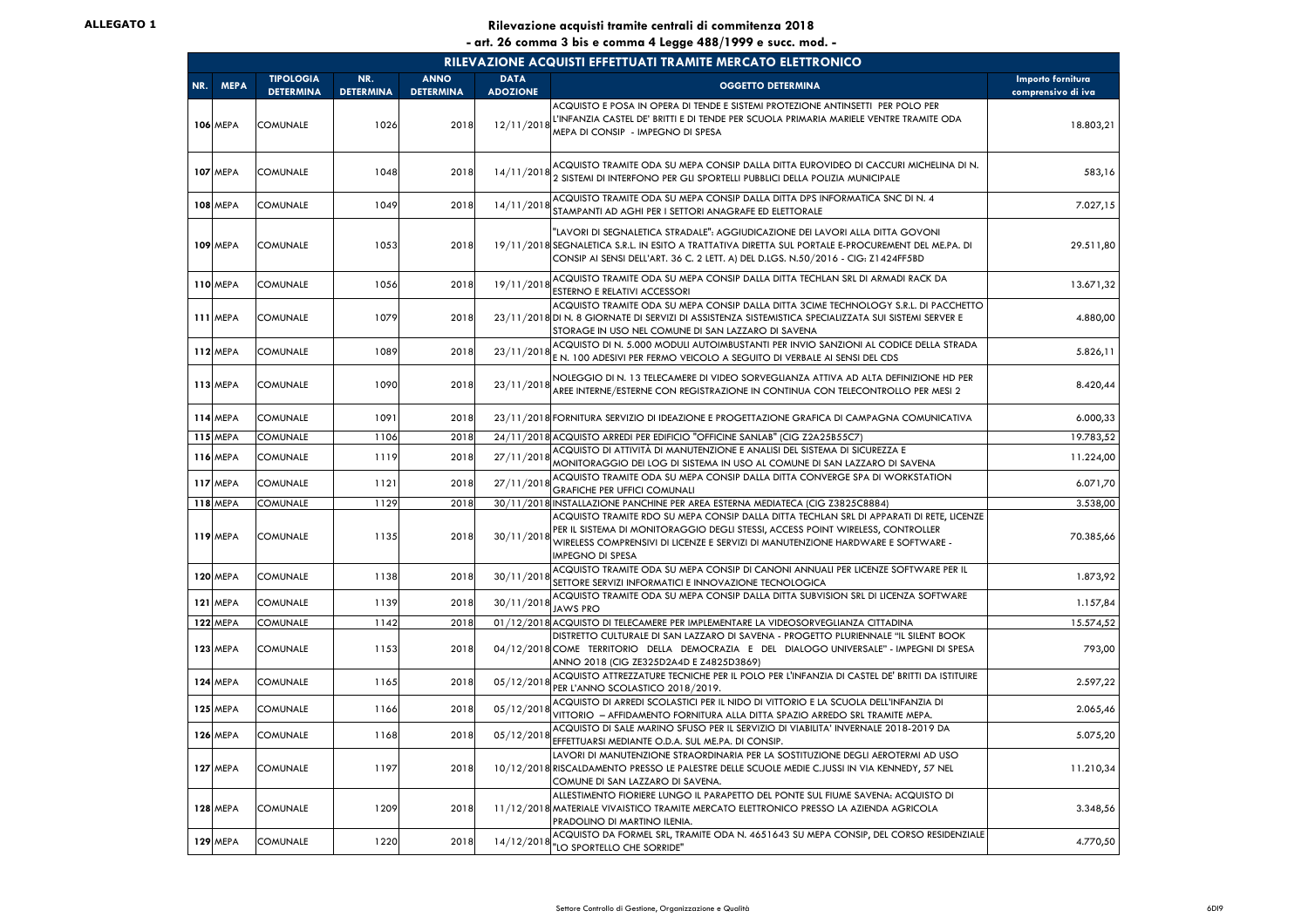|     | RILEVAZIONE ACQUISTI EFFETTUATI TRAMITE MERCATO ELETTRONICO |                                      |                         |                                 |                                |                                                                                                                                                                                                                                                                                                                                                                                                                                       |                                         |  |  |  |  |  |
|-----|-------------------------------------------------------------|--------------------------------------|-------------------------|---------------------------------|--------------------------------|---------------------------------------------------------------------------------------------------------------------------------------------------------------------------------------------------------------------------------------------------------------------------------------------------------------------------------------------------------------------------------------------------------------------------------------|-----------------------------------------|--|--|--|--|--|
| NR. | <b>MEPA</b>                                                 | <b>TIPOLOGIA</b><br><b>DETERMINA</b> | NR.<br><b>DETERMINA</b> | <b>ANNO</b><br><b>DETERMINA</b> | <b>DATA</b><br><b>ADOZIONE</b> | <b>OGGETTO DETERMINA</b>                                                                                                                                                                                                                                                                                                                                                                                                              | Importo fornitura<br>comprensivo di iva |  |  |  |  |  |
|     | 130 MEPA                                                    | <b>COMUNALE</b>                      | 1233                    | 2018                            |                                | AFFIDAMENTO GESTIONE ATTIVAZIONE SCADENZE ABBONAMENTI A RIVISTE E QUOTIDIANI PER<br>15/12/2018 SETTORI/SERVIZI DEL COMUNE DI SAN LAZZARO TRAMITE TRATTATIVA DIRETTA N. 725602 SU MEPA<br>DI CONSIP ESERCIZIO 2019.                                                                                                                                                                                                                    | 5.843,96                                |  |  |  |  |  |
|     | 131 MEPA                                                    | <b>COMUNALE</b>                      | 1234                    | 2018                            | 15/12/2018                     | INIZIATIVE DI COMUNICAZIONE ESTERNA - SERVIZI GIORNALISTICI ED EDITORIALI: NUMERO 12<br>ANNO 2018 DELLA RIVISTA "SAN LAZZARO IN COMUNE"                                                                                                                                                                                                                                                                                               | 1.400,00                                |  |  |  |  |  |
|     | <b>132 MEPA</b>                                             | <b>COMUNALE</b>                      | 1246                    | 2018                            |                                | AFFIDAMENTO BIENNALE (DAL 1/01/2019 AL 31/12/2020) SERVIZIO DI MANUTENZIONE E<br>18/12/2018 ASSITENZA ETTROARCHIVI (2 ELETTROARCHIVI CYBER 120 E 3 ELETTROARCHIVI<br>SORGE1000/700/300). TRAMITE ODA SUL MEPA DI CONSIP. IMPEGNO DI SPESA.                                                                                                                                                                                            | 2.318,00                                |  |  |  |  |  |
|     | <b>133 MEPA</b>                                             | <b>COMUNALE</b>                      | 1247                    | 2018                            | 18/12/2018                     | ARREDO URBANO PER IL TERRITORIO COMUNALE DI SAN LAZZARO DI SAVENA PER LA<br>RIQUALIFICAZIONE DEL TERRITORIO URBANO ANNO 2018: AGGIUDICAZIONE LOTTO 1 E LOTTO 2                                                                                                                                                                                                                                                                        | 82.989,90                               |  |  |  |  |  |
|     | 134 MEPA                                                    | <b>COMUNALE</b>                      | 1252                    | 2018                            | 18/12/2018                     | ACQUISTO TRAMITE ODA SU MEPA CONSIP DALLA DITTA ADS SPA DI INTEGRAZIONE CONTO<br>CORRENTE SERVIZI DI SUPPORTO ASSISTENZA TECNICA SUI SOFTWARE ADS                                                                                                                                                                                                                                                                                     | 6.100,00                                |  |  |  |  |  |
|     | 135 MEPA                                                    | <b>COMUNALE</b>                      | 1253                    | 2018                            |                                | ACQUISTO TRAMITE RDO SU MEPA CONSIP DALLA DITTA 3CIME SRL DI MANUTENZIONE E<br>18/12/2018 AGGIORNAMENTO ANNUALE DELLE LICENZE SOFTWARE CITRIX E VMWARE PER L'ANNO 2019 -<br><b>IMPEGNO DI SPESA</b>                                                                                                                                                                                                                                   | 20.153,18                               |  |  |  |  |  |
|     | 136 MEPA                                                    | <b>COMUNALE</b>                      | 1254                    | 2018                            |                                | ACQUISTO TRAMITE RDO SU MEPA CONSIP DALLA DITTA VEM SISTEMI SPA DEL SERVIZIO ANNUALE<br>18/12/2018 DI AGGIORNAMENTO E MANUTENZIONE DELLE LICENZE SOFTWARE TREND MICRO PER L'ANNO<br>2019 - IMPEGNO DI SPESA                                                                                                                                                                                                                           | 7.094,79                                |  |  |  |  |  |
|     | 137 MEPA                                                    | <b>COMUNALE</b>                      | 1255                    | 2018                            | 18/12/2018                     | ACQUISTO TRAMITE ODA SU MEPA CONSIP DALLA DITTA GRAPHILAND ITALIS SRL SRL DI SERVIZI DI<br>ASSISTENZA E MANUTENZIONE SULLE LICENZE FILEMAKER L'ANNO 2019 - IMPEGNO DI SPESA                                                                                                                                                                                                                                                           | 634,28                                  |  |  |  |  |  |
|     | 138 MEPA                                                    | <b>COMUNALE</b>                      | 1256                    | 2018                            |                                | ACQUISTO TRAMITE ODA SU MEPA CONSIP DALLA DITTA KERMIT.NET SRL DEI SERVIZI DI ASSISTENZA,<br>18/12/2018 MANUTENZIONE E AGGIORNAMENTO SUI SISTEMI DI SICUREZZA SECBOX E RELATIVI SERVIZI<br>MONTEORE DI SUPPORTO TECNICO SISTEMISTICO PER L'ANNO 2019 - IMPEGNO DI SPESA                                                                                                                                                               | 8.045,90                                |  |  |  |  |  |
|     | 139 MEPA                                                    | <b>COMUNALE</b>                      | 1257                    | 2018                            | 18/12/2018                     | ACQUISTO TRAMITE ODA SU MEPA CONSIP DALLA DITTA ORIENTA+TRIUM SRL DI SERVIZI DI<br>ASSISTENZA E MANUTENZIONE SULLE LICENZE AUTODESK PER L'ANNO 2019 - IMPEGNO DI SPESA                                                                                                                                                                                                                                                                | 5.416,80                                |  |  |  |  |  |
|     | 140 MEPA                                                    | <b>COMUNALE</b>                      | 1275                    | 2018                            | 21/12/2018                     | AFFIDAMENTO FORNITURA DI PRODOTTI CONGELATI E SURGELATI MEDIANTE RDO SU MEPA DI<br>CONSIP SPA ALLA DITTA MARR SPA- PERIODO 01/01/2019 - 31/08/2019 - IMPEGNI DI SPESA                                                                                                                                                                                                                                                                 | 64.212,33                               |  |  |  |  |  |
|     | 141 MEPA                                                    | <b>COMUNALE</b>                      | 1279                    | 2018                            |                                | ACQUISTO TRAMITE TD SU MEPA CONSIP DALLA DITTA SUBVISION SRL DI ATTIVITÀ DI<br>21/12/2018 ADEGUAMENTO SOFTWARE SULLA POSTAZIONE DI POSTO OPERATORE PER L'UTILIZZO TRAMITE<br>SOFTWARE ASSISTIVO - IMPEGNO DI SPESA                                                                                                                                                                                                                    | 7.252,90                                |  |  |  |  |  |
|     | 142 MEPA                                                    | <b>COMUNALE</b>                      | 1280                    | 2018                            | 21/12/2018                     | ACQUISTO TRAMITE ODA SU MEPA CONSIP DALL DITTA MANLIO MASSARA & C. SRL DI LICENZE<br>D'USO PER IL PROGRAMMA MICROSOFT OFFICE - IMPEGNO DI SPESA                                                                                                                                                                                                                                                                                       | 3.647,80                                |  |  |  |  |  |
|     | 143 MEPA                                                    | <b>COMUNALE</b>                      | 1281                    | 2018                            |                                | ACQUISTO TRAMITE TRATTATIVA DIRETTA SU MEPA CONSIP DALLA DITTA SOFTECH SRL DI MODULI<br>21/12/2018 SOFTWARE E RELATIVE ATTIVITÀ DI IMPLEMENTAZIONE, CONFIGURAZIONE, FORMAZIONE E<br>MANUTENZIONE PER IL SETTORE WELFARE - IMPEGNO DI SPESA                                                                                                                                                                                            | 27.164,52                               |  |  |  |  |  |
|     | 144 MEPA                                                    | <b>COMUNALE</b>                      | 1284                    | 2018                            |                                | FORNITURA DI UN FORNO COMBINATO PER IL CENTRO DI COTTURA E DI N. 8 CARRELLI ACCIAIO<br>21/12/2018 INOX PER SCUOLE DEL TERRITORIO - AFFIDAMENTO DITTA 4 MURA ARREDAMENTI SAS A SEGUITO<br>RDO SU MEPA DI CONSIP - IMPEGNO DI SPESA                                                                                                                                                                                                     | 20.201,10                               |  |  |  |  |  |
|     | 145 MEPA                                                    | <b>COMUNALE</b>                      | 1290                    | 2018                            | 24/12/2018                     | RDO SU MEPA PER ACQUISTO DI MATERIALE PER EDUCAZIONE STRADALE DA DESTINARSI<br>ALL'INSEGNAMENTO NELLE SCUOLE DELL'OBBLIGO                                                                                                                                                                                                                                                                                                             | 1.031,94                                |  |  |  |  |  |
|     | <b>146 MEPA</b>                                             | <b>COMUNALE</b>                      | 1291                    | 2018                            | 24/12/2018                     | SERVIZIO DI SCARTO, SEGNALETICA TOPOGRAFICA, AGGIORNAMENTO ELENCHI DI CONSISTENZA,<br>ELENCHI DI SCARTO ARCHIVIO DI DEPOSITO - DITTA LE PAGINE COOPERATIVA SOCIALE ARL                                                                                                                                                                                                                                                                | 6.958,39                                |  |  |  |  |  |
|     | 147 MEPA                                                    | <b>COMUNALE</b>                      | 1319                    | 2018                            | 27/12/2018                     | INTEGRAZIONE INTERVENTI DI RIPRISTINO E RISAGOMATURA PAVIMENTAZIONI STRADALI PER<br>L'ANNO 2018: AGGIUDICAZIONE LAVORI ALLA DITTA AGES STRADE SPA.                                                                                                                                                                                                                                                                                    | 45.050,98                               |  |  |  |  |  |
|     | <b>148 MEPA</b>                                             | <b>COMUNALE</b>                      | 1323                    | 2018                            |                                | "INTERVENTO DI CONSOLIDAMENTO DEL CORPO STRADALE DI VIA CASTEL DE BRITTI A SEGUITO DI<br>FRANAMENTO DEL TERRENO": AFFIDAMENTO DELL'INCARICO PROFESSIONALE PER LA<br>27/12/2018 PROGETTAZIONE DEFINITIVA-ESECUTIVA, LA PRATICA PAESAGGISTICA DI CUI AL D.LGS. N.42/2004<br>E LA DIREZIONE DEI LAVORI ALL'ING. MICHELA CAMPESATO SUL PORTALE E-PROCUREMENT DEL<br>MEPA DI CONSIP AI SENSI DELL'ART.36 C.2 LETT.A) DEL D.LGS. N.50/2016. | 7.168,88                                |  |  |  |  |  |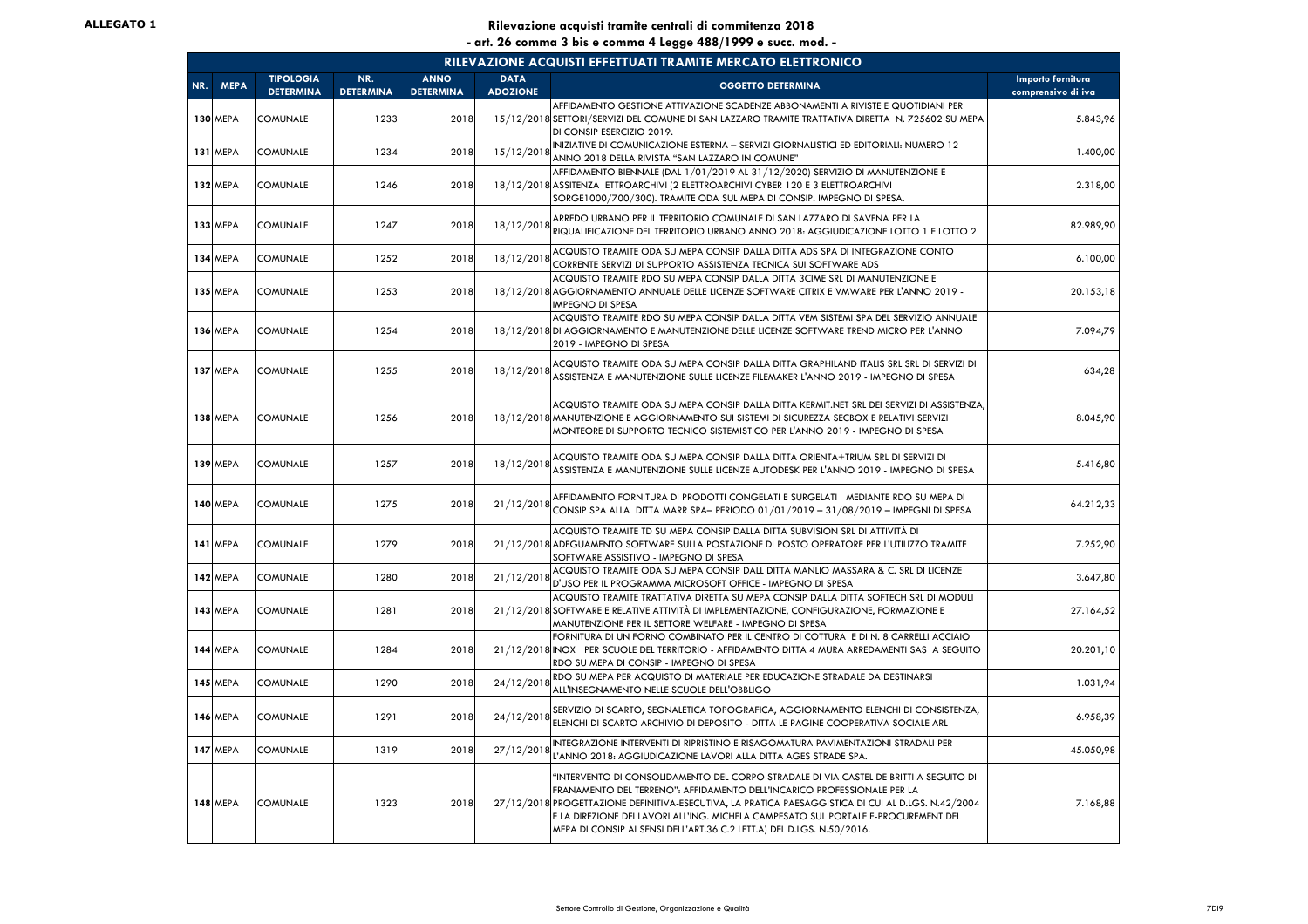|     | RILEVAZIONE ACQUISTI EFFETTUATI TRAMITE MERCATO ELETTRONICO |                                      |                         |                                 |                                |                                                                                                                                                                                                                                                                                                                                                                                                                                                                      |                                         |  |  |  |  |
|-----|-------------------------------------------------------------|--------------------------------------|-------------------------|---------------------------------|--------------------------------|----------------------------------------------------------------------------------------------------------------------------------------------------------------------------------------------------------------------------------------------------------------------------------------------------------------------------------------------------------------------------------------------------------------------------------------------------------------------|-----------------------------------------|--|--|--|--|
| NR. | <b>MEPA</b>                                                 | <b>TIPOLOGIA</b><br><b>DETERMINA</b> | NR.<br><b>DETERMINA</b> | <b>ANNO</b><br><b>DETERMINA</b> | <b>DATA</b><br><b>ADOZIONE</b> | <b>OGGETTO DETERMINA</b>                                                                                                                                                                                                                                                                                                                                                                                                                                             | Importo fornitura<br>comprensivo di iva |  |  |  |  |
|     | 149 MEPA                                                    | <b>COMUNALE</b>                      | 1325                    | 2018                            | 27/12/2018                     | RETTIFICA IMPEGNO DETERMINAZIONE DIRIGENZIALE N. 955 DEL 23/10/2018 AVENTE AD<br>OGGETTO: "LAVORI RELATIVI ALLE "MODIFICHE DELL'ASSETTO DELLA CIRCOLAZIONE IN VIA CARLO<br>JUSSI ISTITUZIONE DEL SENSO UNICO DI MARCIA NEL TRATTO TRA VIA MODENA E VIA DELLA<br>REPUBBLICA": AGGIUDICAZIONE DEI LAVORI ALLA DITTA KATIK IN ESITO A TRATTATIVA DIRETTA SUL<br>PORTALE E-PROCUREMENT DEL ME.PA. DI CONSIP AI SENSI DELL'ART. 36 C.2 LETT. A) DEL D.LGS.<br>N.50/2016". | 11.649,19                               |  |  |  |  |
|     | <b>150 MEPA</b>                                             | <b>COMUNALE</b>                      | 1330                    | 2018                            |                                | "RISTRUTTURAZIONE LOCALI CIMITERO COMUNALE": AFFIDAMENTO PRESTAZIONI IN ECONOMIA<br>27/12/2018 ESCLUSE DALL'APPALTO PER NOLEGGIO BOX PREFABBRICATI USO UFFICI E SPOGLIATOI NELL'AREA<br>DEL NUOVO MAGAZZINO COMUNALE.                                                                                                                                                                                                                                                | 12.285,40                               |  |  |  |  |
|     | 151 MEPA                                                    | <b>COMUNALE</b>                      | 1334                    | 2018                            |                                | ACQUISTO TRAMITE RDO SU MEPA CONSIP DALLA DITTA ADS SPA DEI SERVIZI DI ASSISTENZA,<br>27/12/2018 AGGIORNAMENTO E MANUTENZIONE, ANCHE EVOLUTIVA, SUI SOFTWARE APPLICATIVI ADS PER<br>L'ANNO 2019 - IMPEGNO DI SPESA                                                                                                                                                                                                                                                   | 132.585,44                              |  |  |  |  |
|     | 152 MEPA                                                    | <b>COMUNALE</b>                      | 1336                    | 2018                            |                                | ACQUISTO TRAMITE ODA SU MEPA CONSIP DALLA DITTA DIGITALPA SRL DEI SERVIZI DI GESTIONE<br>27/12/2018 DEL SOFTWARE DI SEGNALAZIONE DEGLI ILLECITI PER LA P.A. "WHISTLEBLOWING" PER L'ANNO<br>2019 - IMPEGNO DI SPESA                                                                                                                                                                                                                                                   | 915,00                                  |  |  |  |  |
|     | <b>153 MEPA</b>                                             | <b>COMUNALE</b>                      | 1337                    | 2018                            |                                | ACQUISTO TRAMITE ODA SU MEPA CONSIP DALLA DITTA REDTURTLE TECHNOLOGY SRL DEI SERVIZI<br>27/12/2018 DI ASSISTENZA, MANUTENZIONE E AGGIORNAMENTO DEI SISTEMI DI PUBBLICAZIONE DI SITO<br>ISTITUZIONALE, INTRANET, WEBTV E APP (CON HOSTING) PER L'ANNO 2019 - IMPEGNO DI SPESA                                                                                                                                                                                         | 17.751,00                               |  |  |  |  |
|     | <b>154 MEPA</b>                                             | <b>COMUNALE</b>                      | 1338                    | 2018                            |                                | ACQUISTO TRAMITE ODA SU MEPA CONSIP DALLA DITTA 3CIME TECHNOLOGY SRL DI SERVIZI DI<br>27/12/2018 ASSISTENZA SISTEMISTICA SPECIALIZZATA SUI SISTEMI SERVER E STORAGE PER L'ANNO 2019 -<br>IMPEGNO DI SPESA                                                                                                                                                                                                                                                            | 22.350,30                               |  |  |  |  |
|     | <b>155 MEPA</b>                                             | <b>COMUNALE</b>                      | 1339                    | 2018                            |                                | ACQUISTO TRAMITE TD SU MEPA CONSIP DALLA DITTA GEOGRAPHICS SRL DEI SERVIZI DI HOSTING,<br>27/12/2018 ASSISTENZA E MANUTENZIONE DEL SISTEMA INFORMATIVO TERRITORIALE SIT E DEI RELATIVI<br>SOFTWARE PER L'ANNO 2019 - IMPEGNO DI SPESA                                                                                                                                                                                                                                | 11.712,00                               |  |  |  |  |
|     | <b>156 MEPA</b>                                             | <b>COMUNALE</b>                      | 1340                    | 2018                            | 27/12/2018                     | ACQUISTO TRAMITE TRATTATIVA DIRETTA SU MEPA CONSIP DALLA DITTA SITECO INFORMATICA SRL<br>DEI SERVIZI DI MANUTENZIONE SUI SOFTWARE ROAD-SIT PER L'ANNO 2019 - IMPEGNO DI SPESA                                                                                                                                                                                                                                                                                        | 4.318,80                                |  |  |  |  |
|     | 157 MEPA                                                    | <b>COMUNALE</b>                      | 1341                    | 2018                            |                                | ACQUISTO TRAMITE TRATTATIVA DIRETTA SU MEPA CONSIP DALLA DITTA SOLARI DI UDINE DEI<br>27/12/2018 SERVIZI DI MANUTENZIONE HARDWARE E SOFTWARE SUI TERMINALI MARCATEMPO E SUI RELATIVI<br>SOFTWARE PER L'ANNO 2019 - IMPEGNO DI SPESA                                                                                                                                                                                                                                  | 2.122,80                                |  |  |  |  |
|     | <b>158 MEPA</b>                                             | <b>COMUNALE</b>                      | 1342                    | 2018                            | 27/12/2018                     | ACQUISTO TRAMITE TD SU MEPA CONSIP DALLA DITTA TEAMSYSTEM SPA DEI SERVIZI DI ASSISTENZA<br>SUI SOFTWARE STR VISION PER L'ANNO 2019 - IMPEGNO DI SPESA                                                                                                                                                                                                                                                                                                                | 6.814,33                                |  |  |  |  |
|     | <b>159 MEPA</b>                                             | COMUNALE                             | 1347                    | 2018                            |                                | 27/12/2018 INTEGRAZIONE IMPEGNO DI SPESA A FAVORE DELLA DITTA PA.COM                                                                                                                                                                                                                                                                                                                                                                                                 | 36,60                                   |  |  |  |  |
|     | <b>160 MEPA</b>                                             | <b>COMUNALE</b>                      | 1348                    | 2018                            |                                | SERVIZIO DI AGGIORNAMENTO TRIENNALE 2019-2021 DELLA BANCA DATI UNICA DEL PATRIMONIO<br>27/12/2018 MOBILIARE DELL'ENTE CON REDAZIONE DELLO STATO PATRIMONIALE E ALLEGATI. ODA SU MEPA DI<br>CONSIP. IMPEGNO DI SPESA.                                                                                                                                                                                                                                                 | 15.494,00                               |  |  |  |  |
|     | 161 MEPA                                                    | <b>COMUNALE</b>                      | 1352                    | 2018                            |                                | 28/12/2018 ACQUISTO NOTEBOOK PER LA REALIZZAZIONE DEL LABORATORIO BAOBLOG.                                                                                                                                                                                                                                                                                                                                                                                           | 956,11                                  |  |  |  |  |
|     | 162 MEPA                                                    | <b>COMUNALE</b>                      | 1354                    | 2018                            | 28/12/2018                     | ACQUISTO TRAMITE ODA SU MEPA CONSIP DALLA DITTA AMBITO SRL DEI SERVIZI DI ASSISTENZA<br>SUI SOFTWARE AMBITO PER L'ANNO 2019 - IMPEGNO DI SPESA                                                                                                                                                                                                                                                                                                                       | 5.612,00                                |  |  |  |  |
|     | <b>163 MEPA</b>                                             | <b>COMUNALE</b>                      | 1355                    | 2018                            | 28/12/2018                     | ACQUISTO TRAMITE TD SU MEPA CONSIP DALLA DITTA SOFTECH SRL DEI SERVIZI DI ASSISTENZA SUI<br>SOFTWARE SOFTECH PER L'ANNO 2019 - IMPEGNO DI SPESA                                                                                                                                                                                                                                                                                                                      | 3.727,10                                |  |  |  |  |
|     | <b>164 MEPA</b>                                             | <b>COMUNALE</b>                      | 1356                    | 2018                            |                                | ACQUISTO TRAMITE ODA SU MEPA CONSIP DALLA DITTA MAINT ITALIA SRL DEI SERVIZI DI<br>28/12/2018 ASSISTENZA TECNICA E MANUTENZIONE SULL'HARDWARE DI SISTEMA E SULLE POSTAZIONI DI<br>LAVORO PER GLI ANNI 2019 E 2020 - IMPEGNO DI SPESA                                                                                                                                                                                                                                 | 23.424,00                               |  |  |  |  |
|     | <b>165 MEPA</b>                                             | <b>COMUNALE</b>                      | 1357                    | 2018                            | 28/12/2018                     | ACQUISTO TRAMITE ODA SU MEPA CONSIP DALLA DITTA GRAFICHE GASPARI SRL DEI SERVIZI DI<br>ASSISTENZA SUI SOFTWARE GRAFICHE GASPARI PER L'ANNO 2019 - IMPEGNO DI SPESA                                                                                                                                                                                                                                                                                                   | 1.649,44                                |  |  |  |  |
|     | <b>166 MEPA</b>                                             | <b>COMUNALE</b>                      | 1377                    | 2018                            | 28/12/2018                     | ACQUISTO TRAMITE TD SU MEPA CONSIP DALLA DITTA MAGGIOLI SPA DEI SERVIZI DI ASSISTENZA<br>SUI SOFTWARE CONCILIA PER L'ANNO 2019 - IMPEGNO DI SPESA                                                                                                                                                                                                                                                                                                                    | 11.031,24                               |  |  |  |  |
|     | <b>167 MEPA</b>                                             | <b>COMUNALE</b>                      | 1393                    | 2018                            |                                | AFFIDAMENTO DELLA FORNITURA DI VESTIARIO, CALZATURE E ACCESSORI/BUFFETTERIA PER GLI<br>28/12/2018 OPERATORI DI POLIZIA LOCALE ESERCIZI 2019-2020 TRAMITE TRATTATIVA DIRETTA TRAMITE MEPA N.<br>747951.                                                                                                                                                                                                                                                               | 46.429,17                               |  |  |  |  |
|     | <b>168 MEPA</b>                                             | <b>COMUNALE</b>                      | 1404                    | 2018                            |                                | PROGETTO EUROPEO LIFE15 ENV/IT/000225 SOS4LIFE - AFFIDAMENTO DI INCARICO<br>31/12/2018 PROFESSIONALE A FERRARI CARLA PER LA DEFINIZIONE DELLE LINEE GUIDA PER LA REVISIONE DEI<br>RESIDUI DI PIANO.                                                                                                                                                                                                                                                                  | 36.782,52                               |  |  |  |  |